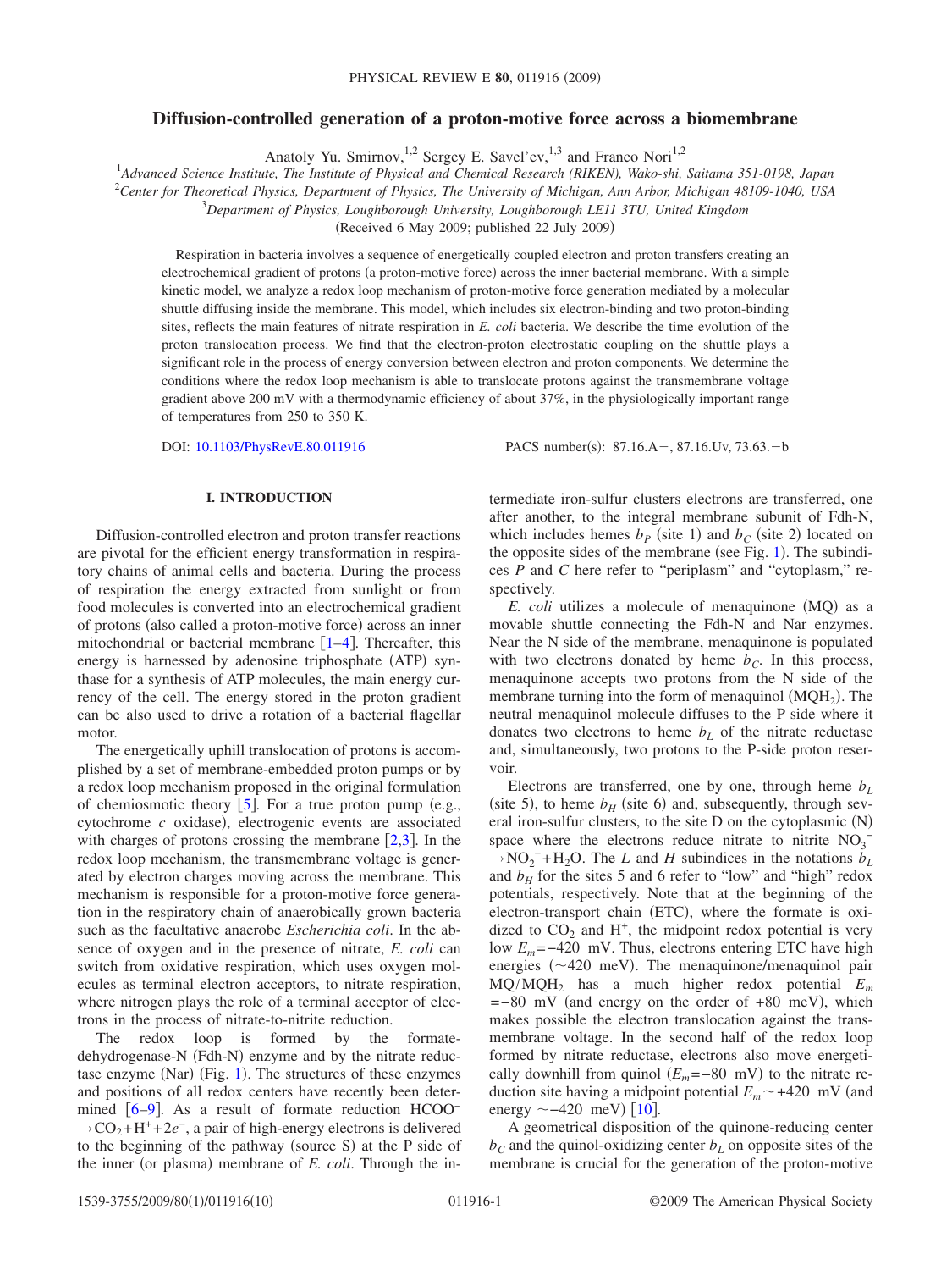<span id="page-1-0"></span>

FIG. 1. (Color online) Schematic diagram of the redox loop. High-energy electrons are delivered from the source S to a redox center 1 (heme  $b<sub>P</sub>$ ) located near the periplasmic (P) side of the membrane. After that, electrons are transferred across the membrane to a redox site 2 (heme  $b_C$ ) on the cytoplasmic (N) side. At the N side, two electrons reduce a molecule of menaquinone MQ, which also takes two protons from the N side turning into a molecule of menaquinol MQH<sub>2</sub>. The menaquinone shuttle has two electron-binding sites 3 and 4 and two protonable sites 7 and 8. The neutral quinol molecule MQH<sub>2</sub> diffuses freely to the P side of the membrane, where its electron cargo is transferred to the redox site 5 (heme  $b_L$ ), and, via the center 6 (heme  $b_H$ ), to the drain D on the cytoplasmic side. The oxidation of the quinol molecule  $MQH<sub>2</sub>$  by the center 5 is accompanied by a release of two protons to the P side of the membrane. Formate-dehydrogenase (Fdh-N, with centers  $b<sub>p</sub>$ and  $b_C$ ) reduces the quinone molecule MQ. Nitrate reductase (Nar, with centers  $b_L$  and  $b_H$ ) oxidizes the quinol molecule MQH<sub>2</sub>. Both of these (Fdh-N and Nar) form the redox loop, generating a protonmotive force across the membrane.

force  $\lceil 3, 6, 7 \rceil$  $\lceil 3, 6, 7 \rceil$  $\lceil 3, 6, 7 \rceil$  $\lceil 3, 6, 7 \rceil$  $\lceil 3, 6, 7 \rceil$  $\lceil 3, 6, 7 \rceil$  $\lceil 3, 6, 7 \rceil$ . Electrogenic events resulting in the net charge translocation occur when an electron moves from heme  $b<sub>p</sub>$  to heme  $b<sub>C</sub>$  in the Fdh-N enzyme and from heme  $b<sub>L</sub>$  to heme  $b<sub>H</sub>$ located on the Nar enzyme.

The crystal structures of the Fdh-N and Nar enzymes solved in Refs.  $[6,7]$  $[6,7]$  $[6,7]$  $[6,7]$  provide key components for understanding the mechanism of proton-motive force generation through the redox loop. It should be emphasized, however, that the proton-motive force generation is a dynamical process, so that the structural analysis should be complemented by kinetic studies. For example, real time investigations of electron and proton transfers in complex I  $[11]$  $[11]$  $[11]$  and complex IV  $\lceil 12 \rceil$  $\lceil 12 \rceil$  $\lceil 12 \rceil$  of mitochondria allow elucidation of a time sequence of transfer events and get important information about electron and proton transition rates. Kinetic models of the proton pumping processes in cytochrome  $c$  oxidase  $\lceil 13,14 \rceil$  $\lceil 13,14 \rceil$  $\lceil 13,14 \rceil$  $\lceil 13,14 \rceil$  and in bacteriorhodopsin  $\lceil 15 \rceil$  $\lceil 15 \rceil$  $\lceil 15 \rceil$  are also proven to be beneficial for understanding experimental findings, as well as for an initiation of new experiments, giving a comprehensive picture of the phenomenon.

In the present work, we investigate a redox loop mechanism of a proton-motive force generation across the inner membrane of *E. coli* bacterium within a simple physical model incorporating two hemes  $b<sub>P</sub>$  and  $b<sub>C</sub>$ , in the Fdh-N enzyme, two hemes,  $b_L$  and  $b_H$ , in the Nar enzyme, and a molecular shuttle (menaquinone) diffusing between these two halves of the redox loop. This diffusion is governed by a Langevin equation. There is a pool of menaquinone/ menaquinol molecules in the bacterial plasma membrane  $[2-4]$  $[2-4]$  $[2-4]$ , but we only consider the contribution of a single menaquinone molecule to the electron and proton translocation processes. Because of this, the actual values of the electron and proton fluxes should be higher than the values calculated below. In order to describe the process of loading/ unloading the shuttle with electrons and protons, we employ a system of master equations, with position-dependent transition rates between the shuttle and electron/proton reservoirs. With these equations, we analyze the time dependence of the proton-motive force generation process together with the dependence of numbers of transferred electrons and protons on a transmembrane voltage and on temperature. A thermodynamic efficiency of the proton translocation across the inner bacterial membrane is defined and calculated as well.

The paper is organized as follows. In Sec. [II](#page-1-1) we introduce a model of the system and present a set of master and Langevin equations, which govern the time evolution of a proton translocation process. Section [III](#page-5-0) is devoted to a discussion of the key parameters of the model. In Sec. [IV](#page-6-0) we report our main results and describe the steps for the kinetics of electron and proton transfer steps. The conclusions of the paper are presented in Sec. [V.](#page-8-7)

## **II. MODEL**

<span id="page-1-1"></span>We take into consideration (see Fig.  $1$ ) six sites for an electron pathway through the system: two sites 1 and 2, corresponding to hemes  $b<sub>P</sub>$  and  $b<sub>C</sub>$  of the Fdh-N enzyme; two electron-binding sites 3 and 4, on the menaquinone shuttle; and two sites 5 and 6 related to hemes  $b<sub>L</sub>$  and  $b<sub>H</sub>$  on Nar. For the sake of simplicity, we assume that heme  $b<sub>P</sub>$  (site 1) located on the periplasmic (P) side of the membrane is coupled to the source of electrons S and that heme  $b_H$  (site 6) having a high midpoint potential is coupled to the electron drain D.

The source reservoir S characterized by an electrochemical potential  $\mu_s$  and the drain reservoir D described by an electrochemical potential  $\mu_{\rm D}$  provide a continuous flow of electrons through the ETC. The potential  $\mu<sub>S</sub>$  roughly corresponds to the energy of electrons injected into the ETC after formate oxidation  $\mu$ <sub>S</sub> ~ 420 meV, whereas the drain potential  $\mu_{\rm D}$  is related to the electron energy on the nitrate reduction site  $\mu_{\text{D}} \sim -400$  meV. Note that we include the sign of the electron charge in the definition of the electron electrochemical potential. This means that a site with a higher elec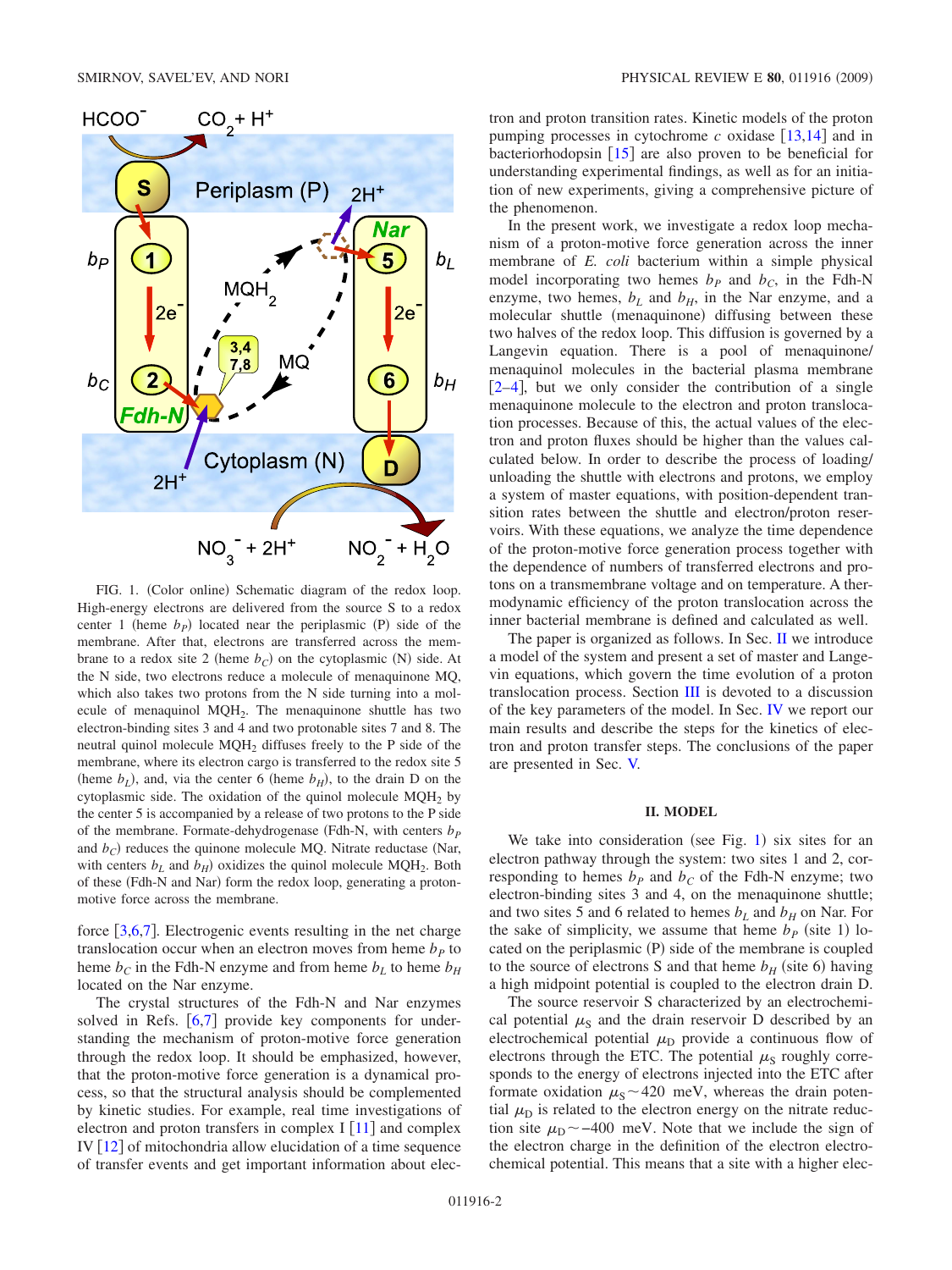tron energy is characterized by a more negative redox midpoint potential *Em*. Here, all energy parameters are measured in meV.

Taking into account two (instead of one) redox sites 1 and 2 located on opposite sides of the membrane allows us to describe the process of transmembrane voltage generation during electron transfer along the Fdh-N complex. Additional transmembrane voltage is generated when an electron moves between two Nar sites 5 and 6, which are also located on the opposite sides of the membrane.

The pathway for protons includes two proton-binding sites 7 and 8 on the shuttle. We assume that the molecular shuttle moves along a line connecting the redox sites 2 and 5. Depending on the position of the shuttle *x* along this line, the proton-binding sites can be coupled either to the positive or to the negative sides of the membrane (P-and N-proton reservoirs). The distributions of protons in the P and N reservoirs are presumably described by the Fermi functions with the electrochemical potentials  $\mu_{\rm P}$  (P side) and  $\mu_{\rm N}$  (N side of the membrane). In its completely reduced form of menaquinol  $MQH<sub>2</sub>$ , the shuttle has a maximum load of two electrons and two protons, whereas in its oxidized quinone form (denoted by  $MQ$  in Fig. [1](#page-1-0)) the shuttle is empty.

## **A. Hamiltonian of the electron-proton system**

Within a formalism of secondary quantization  $[16–20]$  $[16–20]$  $[16–20]$  $[16–20]$ , we introduce the creation and annihilation Fermi operators  $a_{\alpha}^{\dagger}, a_{\alpha}$  for an electron located on the site  $\alpha$  ( $\alpha$ =1,...,6), as well as the corresponding Fermi operators  $b_{\beta}^{\dagger}, b_{\beta}$  for a proton on the protonable site  $\beta$  ( $\beta$ =7,8). The electron population of the  $\alpha$  site is described by the operator  $n_{\alpha} = a_{\alpha}^{\dagger} a_{\alpha}$ , whereas the proton population of the  $\beta$  site has the form  $n_{\beta} = b_{\beta}^{\dagger} b_{\beta}$ . Note that we use here methods of quantum transport theory to derive classical master equations. A similar approach has been applied in studies of quantum coherence in biological systems  $\lceil 21 \rceil$  $\lceil 21 \rceil$  $\lceil 21 \rceil$ .

The main part of the system Hamiltonian  $H_0$  involves contributions from the energies  $\varepsilon_{\alpha}$  of electron sites and energies  $\varepsilon_{\beta}$  of two proton-binding sites on the shuttle complemented by terms describing electrostatic repulsions between sites 1 and 2 (with Coulomb energy  $u_{12}$ ) and between sites 5 and 6 (with energy  $u_{56}$ ). We also add an electron-electron Coulomb repulsion between two electron-binding sites 3 and 4 on the shuttle (with an energy scale  $u_{34}$ ) and a term describing a repulsion between two protons on the sites 7 and 8, occupying the shuttle (energy  $u_{78}$ ). An electrostatic attraction between electrons and protons traveling together on the menaquinol shuttle is described by the energy parameters  $u_{37}$ ,  $u_{38}$ ,  $u_{47}$ , and  $u_{48}$ . As a result, the basic Hamiltonian  $H_0$  of the electron-proton system has the form

<span id="page-2-0"></span>
$$
H_0 = \sum_{\alpha=1}^6 \varepsilon_{\alpha} n_{\alpha} + \sum_{\beta=7}^8 \varepsilon_{\beta} n_{\beta} + u_{12} n_1 n_2 + u_{34} n_3 n_4 + u_{56} n_5 n_6
$$
  
+  $u_{78} n_7 n_8 - u_{37} n_3 n_7 - u_{38} n_3 n_8 - u_{47} n_4 n_7 - u_{48} n_4 n_8$   
+  $(n_3 + n_4 - n_7 - n_8)^2 U_s(x)$ . (1)

The last term in Eq.  $(1)$  $(1)$  $(1)$ , which depends on the shuttle posi-

tion *x*, describes the contribution of a potential barrier  $U_s(x)$ , which prevents a charged shuttle from crossing the interior of the lipid membrane. The barrier has an almost rectangular shape,

<span id="page-2-1"></span>
$$
U_s(x) = U_{s0} \left\{ \left[ \exp\left(\frac{x - x_s}{l_s}\right) + 1 \right]^{-1} - \left[ \exp\left(\frac{x + x_s}{l_s}\right) + 1 \right]^{-1} \right\},\tag{2}
$$

with a height  $U_{s0}$ , a steepness  $l_s$ , and a width  $2x_s$ . This is multiplied by the shuttle charge squared  $(n_3+n_4-n_7-n_8)^2$ . The height  $U_{s0}$  of this potential is roughly equal to the energy penalty (in meV) for moving a molecule with a charge  $q_0$  (in units of  $|e|$ ) and a radius  $r_0$  (in nm) from a medium with a dielectric constant  $\epsilon_1$  to a medium with a constant  $\epsilon_2$  $|22|$  $|22|$  $|22|$ ,

$$
U_{s0} = \frac{1440q_0^2}{2r_0} \left(\frac{1}{\epsilon_2} - \frac{1}{\epsilon_1}\right).
$$
 (3)

For example, the transfer of a charged molecule  $(q_0=1)$  with radius  $r_0 = 0.3$  nm, from water  $(\epsilon_1 = 80)$  to the lipid membrane with  $\epsilon_2 = 3$ , results in the dielectric penalty  $U_{s0}$  $=770$  meV. The specific shape of the barrier  $U_s(x)$  in Eq. ([2](#page-2-1)) is of little importance for the results from this model.

Electrons in the source (drain) reservoir are described by the creation and annihilation operators  $c_{kS}^{\dagger}, c_{kS}$  ( $c_{kD}^{\dagger}, c_{kD}$ ) and for protons in the  $N(P)$  reservoir, we introduce operators  $d_{qN}^{\dagger}, d_{qN}^{\dagger}$  ( $d_{qP}^{\dagger}, d_{qP}$ ), so that the Hamiltonian of the electron source and drain reservoirs  $H_{SD}$ , and the Hamiltonian of the proton reservoirs  $H_{\text{NP}}$ , can be expressed as

$$
H_{SD} = \sum_{k} \left( \varepsilon_{kS} c_{kS}^{\dagger} c_{kS} + \varepsilon_{kD} c_{kD}^{\dagger} c_{kD} \right),
$$
  

$$
H_{NP} = \sum_{q} \left( \varepsilon_{qN} d_{qN}^{\dagger} d_{qN} + \varepsilon_{qP} d_{qP}^{\dagger} d_{qP} \right).
$$
 (4)

Here,  $\varepsilon_{kS}$  and  $\varepsilon_{kD}$  are the energies of the electrons in the S and D reservoirs and depend on the quasimomentum parameter *k*. The energies of the protons in the N and P reservoirs  $\varepsilon_{aN}$  and  $\varepsilon_{aP}$  depend on another continuous parameter *q*.

Electrons in the source and drain reservoirs  $(s = S, D)$  and protons on the negative and positive  $(\sigma = N, P)$  sides of the membrane can be characterized by the corresponding Fermi distributions  $f_s(\varepsilon_{k\varsigma})$  and  $F_{\sigma}(\varepsilon_{q\sigma})$ 

$$
f_{s}(\varepsilon_{ks}) = \left[\exp\left(\frac{\varepsilon_{ks} - \mu_{s}}{T}\right) + 1\right]^{-1},
$$
  

$$
F_{\sigma}(\varepsilon_{q\sigma}) = \left[\exp\left(\frac{\varepsilon_{q\sigma} - \mu_{\sigma}}{T}\right) + 1\right]^{-1}.
$$
 (5)

We introduce here the electrochemical potentials  $\mu_{\sigma}$  of the proton reservoirs and the potentials  $\mu$ <sub>s</sub> for the electron source and drain. The potential  $\mu<sub>S</sub>$  is related to the highest-occupied energy level of the molecular complex S supplying the ETC with electrons, and the potential  $\mu_D$  plays a similar role for the molecular complex D providing an electron outflow.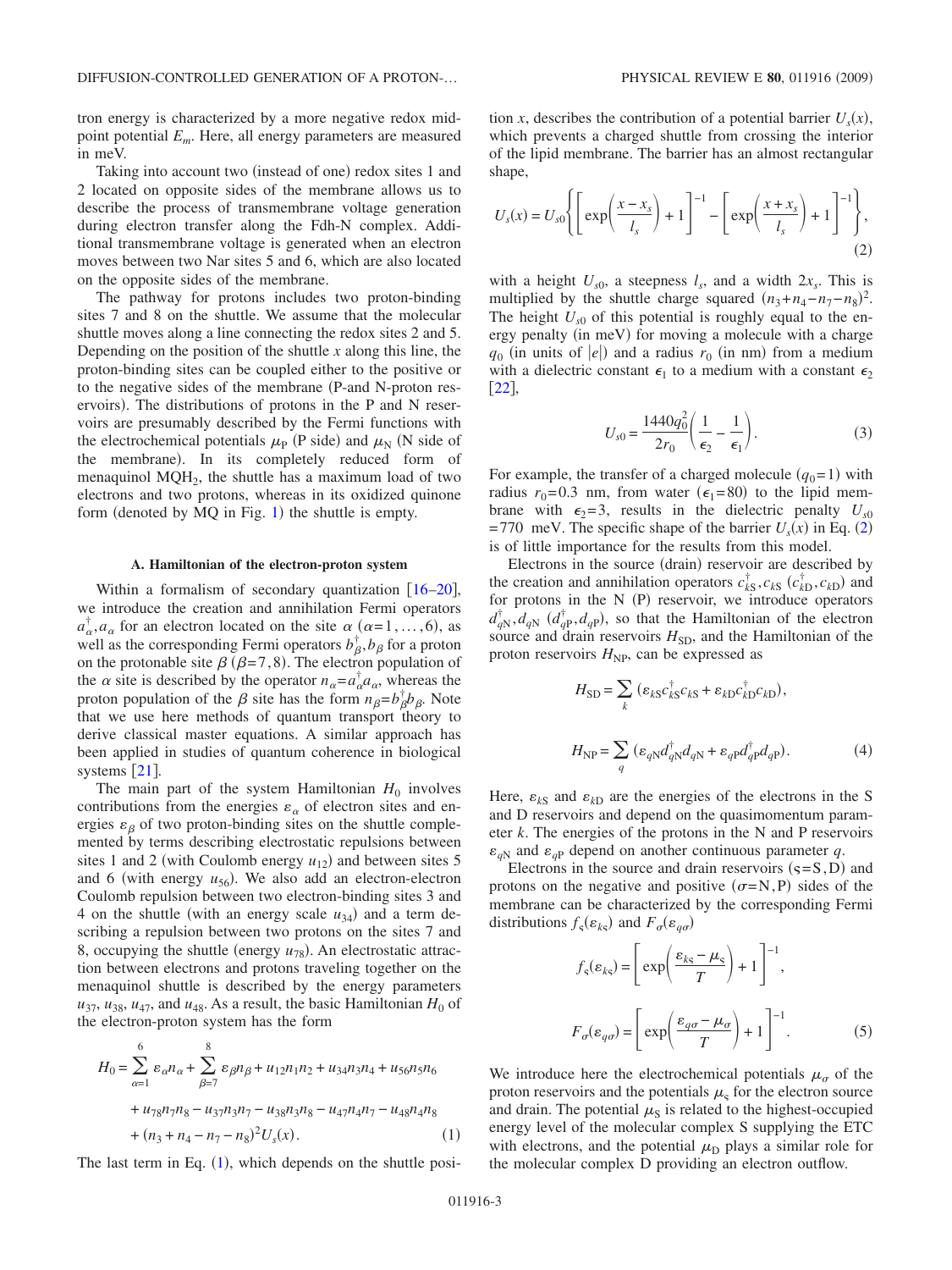Couplings between the electron site 1 (heme  $b<sub>P</sub>$ ) and the source S and between the site 6 (heme  $b_H$ ) and the electron drain D are determined by the Hamiltonian

$$
H_{\rm e} = -\sum t_{kS} c_{kS}^{\dagger} a_1 - \sum t_{kD} c_{kD}^{\dagger} a_6 + \text{H.c.},
$$
 (6)

with the corresponding transition coefficients  $t_{kS}$  and  $t_{kD}$ . The similar Hamiltonian describes proton transitions between the shuttle and the proton reservoirs,

$$
H_{\rm p} = -\sum (T_{qN} d_{qN}^{\dagger} + T_{qP} d_{qP}^{\dagger}) (b_7 + b_8) + \text{H.c.}
$$
 (7)

Here, the coefficients  $T_{qN}$  and  $T_{qP}$ , which are assumed to be the same for both sites  $\overline{7}$  and  $\overline{8}$ , depend on the shuttle position *x*. The transitions between the redox sites 1, 6, and the electron source S and drain D, as well as between the N and P sides of the membrane and the protonable sites 7, 8 on the shuttle are determined by the energy-independent electron and proton rates  $[16–20]$  $[16–20]$  $[16–20]$  $[16–20]$ 

$$
\gamma_{\rm s} = 2\pi \sum_{k} |t_{k\rm s}|^2 \delta(E - \varepsilon_{k\rm s}),
$$
  

$$
\Gamma_{\sigma} = 2\pi \sum_{q} |T_{q\sigma}|^2 \delta(E - E_{q\sigma}).
$$
 (8)

<span id="page-3-1"></span>The proton transition rates  $\Gamma_N$ ,  $\Gamma_P$  depend on the distances (either  $x + x_0$  or  $x_0 - x$ ) between the shuttle and the N or P sides of the membrane,

$$
\Gamma_{\rm N} = \Gamma_{\rm N0} \left[ \exp\left(\frac{x + x_0}{l_p}\right) + 1 \right]^{-2},
$$
  

$$
\Gamma_{\rm P} = \Gamma_{\rm P0} \left[ \exp\left(\frac{x_0 - x}{l_p}\right) + 1 \right]^{-2},
$$
 (9)

where  $x=x(t)$  is the coordinate of the shuttle and  $l_p$  is the proton transition length.

The electron tunneling between the redox centers 1, ... ,6 is governed by the Hamiltonian  $H_{\text{tun}}$ ,

$$
H_{\text{tun}} = -\Delta_{12} a_1^{\dagger} a_2 - \Delta_{23} a_2^{\dagger} a_3 - \Delta_{24} a_2^{\dagger} a_4 - \Delta_{35} a_3^{\dagger} a_5 - \Delta_{45} a_4^{\dagger} a_5 - \Delta_{56} a_5^{\dagger} a_6 + \text{H.c.}
$$
\n(10)

The electrons are transferred between the site 2 located at  $x = -x_0$  and the electron-binding sites 3 and 4 on the shuttle. On the opposite side of the membrane at  $x = x_0$ , the electrons tunnel from the sites 3 and 4 to the site 5. These transfers drastically depend on the shuttle position *x*. According to quantum mechanics, we can model the position dependence of the tunneling coefficients by the exponential functions,

<span id="page-3-0"></span>
$$
|\Delta_{23}|^2 = |\Delta_{24}|^2 = |\Delta_2|^2 \exp\left(-2\frac{|x + x_0|}{l_e}\right),
$$
  

$$
|\Delta_{35}|^2 = |\Delta_{45}|^2 = |\Delta_5|^2 \exp\left(-2\frac{|x - x_0|}{l_e}\right),
$$
 (11)

where  $l_e$  is an electron-tunneling length.

# **B. Environment**

The atomic motion of the protein medium has a significant effect on the electron charge transfer between the active sites. Usually (see Refs.  $[23-25]$  $[23-25]$  $[23-25]$ ), the environment is represented as a collection of independent harmonic oscillators. The coupling of these oscillators to electronic degrees of freedom can be described by the Hamiltonian *H*env,

$$
H_{\text{env}} = \sum_{j} \frac{p_j^2}{2m_j} + \frac{1}{2} \sum_{j} m_j \omega_j^2 \left( x_j - \sum_{\alpha=1}^6 x_{j\alpha} n_{\alpha} - x_{jS} n_{S} - x_{jD} n_{D} \right)^2.
$$
\n(12)

Here,  $x_i$  and  $p_i$  are the position and momentum of the *j* oscillator, having mass  $m_i$  and a frequency  $\omega_i$ . Also,  $n_S$  $= \sum_{k} c_{k}^{\dagger} c_{k}^{\dagger} c_{k}^{\dagger}$  are the total populations of the source and drain reservoirs;  $x_{j\alpha}$ ,  $x_{jS}$ , and  $x_{jD}$  is the set of coupling constants between electrons and their surroundings.

Thus, the total Hamiltonian of the system has the form

$$
H = H_0 + H_{SD} + H_{NP} + H_e + H_p + H_{\text{tun}} + H_{\text{env}}.
$$
 (13)

A unitary transformation  $H' = U^{\dagger} H U$ , with

$$
U = \exp\left\{-i\sum_{j} p_j \left(\sum_{\alpha} x_{j\alpha} n_{\alpha} + x_{j\beta} n_{\beta} + x_{jD} n_{\beta}\right)\right\},\quad(14)
$$

applied to the Hamiltonian *H* removes the environment variables  $\{x_i\}$  from the Hamiltonian  $H_{env}$  and introduces phase shifts into the tunneling Hamiltonian  $H_{\text{tun}}$ ,

$$
H' = H_0 + H_{SD} + H_{NP} + H_e + H_p + H'_{\text{tun}}
$$
  
+ 
$$
\sum_{j} \left( \frac{p_j^2}{2m_j} + \frac{m_j \omega_j^2 x_j^2}{2} \right),
$$
 (15)

where

$$
H'_{\text{tun}} = -Q_{12}a_1^{\dagger}a_2 - Q_{23}a_2^{\dagger}a_3 - Q_{24}a_2^{\dagger}a_4 - Q_{35}a_3^{\dagger}a_5 - Q_{45}a_4^{\dagger}a_5 - Q_{56}a_5^{\dagger}a_6 + \text{H.c.}
$$
\n(16)

is a new tunneling Hamiltonian, and

$$
Q_{\alpha\alpha'} = Q_{\alpha'\alpha}^{\dagger} = \Delta_{\alpha\alpha'} \exp\left\{i \sum_{j} p_j (x_{j\alpha} - x_{j\alpha'})\right\} \qquad (17)
$$

is a phase shift corresponding to the electron transition from site  $\alpha'$  to site  $\alpha$  ( $\hbar$ =1). For simplicity, we neglect here the phase shifts for transitions between the source reservoir and the site 1,  $x_{iS} = x_{i1}$ , and between the site 6 and the electron drain,  $x_{j6} = x_{jD}$ , together with shifts related to proton transfers. The electron and proton reservoirs are described by continuous energy spectra. The broadening of the reservoir energy states allows nonresonant transitions, e.g., between site 1 and the source S, thus, reproducing some effects of the corresponding (1-to-S) phase shifts. Recall also that the tunneling rates  $\Delta_{\alpha\alpha'}$  for transitions between the sites 2 and 3, 2 and 4, 3 and 5, and 4 and 5 depend on the shuttle position  $x(t)$  and—thus—depend on time [see Eq.  $(11)$  $(11)$  $(11)$ ]. However, this time dependence is much slower than the time variations in environment-induced phase factors.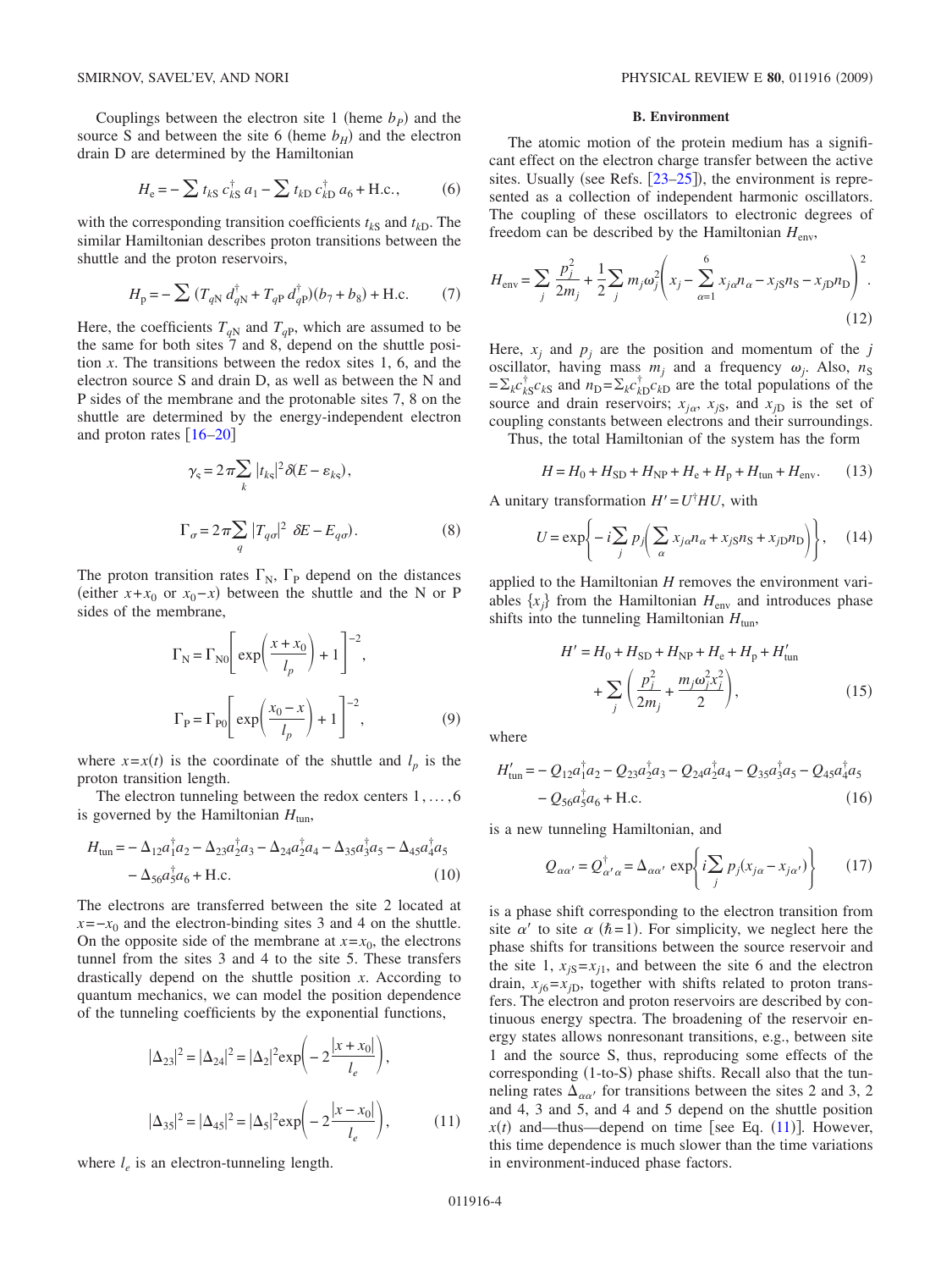### **C. Basis states**

To describe all possible occupational configurations of the electron-proton system, we introduce a basis of 256 eigenstates  $|\mu\rangle$  of the Hamiltonian  $H_0: H_0|\mu\rangle = E_\mu|\mu\rangle$ ,  $\mu = 1$ ,  $\ldots$ , 256, characterized by the energy spectrum  $E_{\mu}$ . The basis begins with the vacuum state, where there are no particles on the sites  $1, ..., 8: |1\rangle = |0_1 0_2 0_3 0_4 0_5 0_6 0_7 0_8 \rangle$ , and finally ends with the state  $|256\rangle$  describing the fully populated system  $|256\rangle = |1_11_21_31_41_51_61_71_8\rangle$ . Here, the notation  $0_\alpha$  ( $1_\alpha$ ) means that the electron site  $\alpha$  is empty (occupied). Similar notations are introduced for the proton sites 7 and 8.

It is of interest that all operators of the system, except the operators of the electron and proton reservoirs, can be expressed in terms of the basic Heisenberg operators  $\rho_{\mu\nu}$  $= |\mu\rangle\langle \nu|$ , for example,

$$
a_{\alpha}^{\dagger} a_{\alpha'} = \sum_{\mu\nu} (a_{\alpha}^{\dagger} a_{\alpha'})_{\mu\nu} \rho_{\mu\nu},
$$
  

$$
a_{\alpha} = \sum_{\mu\nu} a_{\alpha;\mu\nu} \rho_{\mu\nu}, \quad b_{\beta} = \sum_{\mu\nu} b_{\beta;\mu\nu} \rho_{\mu\nu}, \tag{18}
$$

where  $\alpha$ ,  $\alpha' = 1, \ldots, 6$ ;  $\beta = 7, 8$ ; and

$$
a_{\alpha;\mu\nu} = \langle \mu | a_{\alpha} | \nu \rangle, \quad b_{\beta;\mu\nu} = \langle \mu | b_{\beta} | \nu \rangle
$$

are the matrix elements of the electron and proton operators in the basis  $|\mu\rangle$ . The Hamiltonian  $H_0$  has a diagonal form,

$$
H_0 = \sum_{\mu=1}^{256} E_{\mu} \rho_{\mu},
$$
 (19)

whereas the tunneling Hamiltonian  $H_{\text{tun}}$  (we drop hereafter a prime sign) has only off-diagonal elements,

$$
H_{\text{tun}} = -\sum_{\mu\nu} A_{\mu\nu} \rho_{\mu\nu} + \text{H.c.}
$$
 (20)

Here  $\rho_{\mu}$  denotes a diagonal operator  $\rho_{\mu} \equiv \rho_{\mu}{}_{\mu} = |\mu\rangle\langle\mu|$  and  $A_{\mu\nu}$  is a combination of operators, describing the environment,

$$
\mathcal{A}_{\mu\nu} = Q_{12}(a_1^{\dagger} a_2)_{\mu\nu} + Q_{23}(a_2^{\dagger} a_3)_{\mu\nu} + Q_{24}(a_2^{\dagger} a_4)_{\mu\nu} \n+ Q_{35}(a_3^{\dagger} a_5)_{\mu\nu} + Q_{45}(a_4^{\dagger} a_5)_{\mu\nu} + Q_{56}(a_5^{\dagger} a_6)_{\mu\nu}.
$$
 (21)

The Hamiltonian  $H_e$ , modeling the electron transfer from the source and drain to the sites 1 and 6, and the Hamiltonian  $H_p$ , which is responsible for proton transitions between the shuttle and the proton reservoirs, are also expressed in terms of the basis matrix  $\rho_{\mu\nu}$ ,

$$
H_{\rm e} = -\sum_{k} \sum_{\mu\nu} (t_{kS}c_{kS}^{\dagger}a_{1;\mu\nu} + t_{kD}c_{kD}^{\dagger}a_{6;\mu\nu})\rho_{\mu\nu} + \text{H.c.}.
$$
  

$$
H_{\rm p} = -\sum_{q} \sum_{\mu\nu} (T_{qN}d_{qN}^{\dagger} + T_{qP}d_{qP}^{\dagger})(b_{7;\mu\nu} + b_{8;\mu\nu})\rho_{\mu\nu} + \text{H.c.}
$$
(22)

#### **D. Master equation**

The average value  $\langle \rho_\mu \rangle$  of the operator  $\rho_\mu$  determines the probability to find the system in the state  $|\mu\rangle$ . This probability can be found from the Heisenberg equation,

$$
\dot{\rho}_{\mu} = -i[\rho_{\mu}, H_{\rm e} + H_{\rm p}]_{-} - i[\rho_{\mu}, H_{\rm tun}]_{-},\tag{23}
$$

averaged over the states of reservoirs and over fluctuations of the environment. It is convenient to employ methods of quantum transport theory and the theory of open quantum systems  $[16–20,26]$  $[16–20,26]$  $[16–20,26]$  $[16–20,26]$  $[16–20,26]$  to derive the set of master equations describing the time evolution of the probability distribution  $\langle\rho_{\mu}\rangle,$ 

<span id="page-4-0"></span>
$$
\langle \dot{\rho}_{\mu} \rangle = \sum_{\nu} (\kappa_{\mu\nu} + \gamma_{\mu\nu}) \langle \rho_{\nu} \rangle - \sum_{\nu} (\kappa_{\nu\mu} + \gamma_{\nu\mu}) \langle \rho_{\mu} \rangle, \quad (24)
$$

where the transition matrix,

$$
\kappa_{\mu\nu} = (\kappa_{12})_{\nu\mu} + (\kappa_{23})_{\nu\mu} + (\kappa_{24})_{\nu\mu} + (\kappa_{35})_{\nu\mu} + (\kappa_{45})_{\nu\mu} + (\kappa_{56})_{\nu\mu},
$$
\n(25)

is represented as a sum of Marcus rates  $(\kappa_{\alpha\alpha'})_{\nu\mu}$  associated with allowed transitions between the redox states  $[24,27,28]$  $[24,27,28]$  $[24,27,28]$  $[24,27,28]$  $[24,27,28]$ ,

$$
(\kappa_{\alpha\alpha'})_{\mu\nu} = |\Delta_{\alpha\alpha'}|^2 \sqrt{\frac{\pi}{\lambda_{\alpha\alpha'}T}} [|(a_{\alpha}^\dagger a_{\alpha'})_{\mu\nu}|^2 + |(a_{\alpha}^\dagger a_{\alpha'})_{\nu\mu}|^2]
$$

$$
\times \exp\left[-\frac{(\omega_{\mu\nu} - \lambda_{\alpha\alpha'})^2}{4\lambda_{\alpha\alpha'}T}\right],
$$
(26)

where  $\omega_{\mu\nu} = E_{\mu} - E_{\nu}$ , and  $\lambda_{\alpha\alpha'}$  is the reorganization energy corresponding to the electron transition between  $\alpha$  to  $\alpha'$  re-dox sites [[18](#page-9-17)[,20](#page-9-8)[,24](#page-9-14)]. The relaxation matrix  $\gamma_{\mu\nu}$  describes a contribution of transitions between the active sites and the electron and proton reservoirs,

$$
\gamma_{\mu\nu} = \gamma_{S} \{ |a_{1;\mu\nu}|^{2} [1 - f_{S}(\omega_{\nu\mu})] + |a_{1;\nu\mu}|^{2} f_{S}(\omega_{\mu\nu}) \}
$$
  
+  $\gamma_{D} \{ |a_{6;\mu\nu}|^{2} [1 - f_{D}(\omega_{\nu\mu})] + |a_{6;\nu\mu}|^{2} f_{D}(\omega_{\mu\nu}) \}$   
+  $\Gamma_{N} \{ (|b_{7;\mu\nu}|^{2} + |b_{8;\mu\nu}|^{2}) [1 - F_{N}(\omega_{\nu\mu})] \}$   
+  $(|b_{7;\nu\mu}|^{2} + |b_{8;\nu\mu}|^{2}) F_{N}(\omega_{\mu\nu}) \} + \Gamma_{P} \{ (|b_{7;\mu\nu}|^{2} + |b_{8;\mu\nu}|^{2}) \}$   
×[1 -  $F_{P}(\omega_{\nu\mu})$ ] +  $(|b_{7;\nu\mu}|^{2} + |b_{8;\nu\mu}|^{2}) F_{P}(\omega_{\mu\nu}) \}$ . (27)

#### **E. Coulomb energy and redox potential of the shuttle**

The electrostatic coupling between electrons and protons traveling together on the menaquinol molecular shuttle is of prime importance for the electron-to-proton energy conversion. For the sake of simplicity and without loss of generality, we describe all electrostatic interactions involved in Eq. ([1](#page-2-0)) by a single electrostatic energy  $u_0: u_{37} = u_{38} = u_{47} = u_{48}$  $=u_0$  and  $u_{34} = u_{78} = u_0$ . It should be noted that the present model tolerates a significant spread (at least 20% and sometimes larger) of the electrostatic parameters. The energy scale  $u_0$  is related to the redox potential  $E_m$  of the MQ/MQH<sub>2</sub> couple, which is about −80 meV [[10](#page-9-1)]. To find this relation, we model a process of redox titration of a molecule, which has one electron and one proton-binding sites characterized by the energy levels  $\varepsilon_e$  and  $\varepsilon_p$ , respectively.

The electron-binding site is connected to the reservoir of electrons with an electrochemical potential  $\mu_e$ , whereas the protonable site is coupled to the proton reservoir with an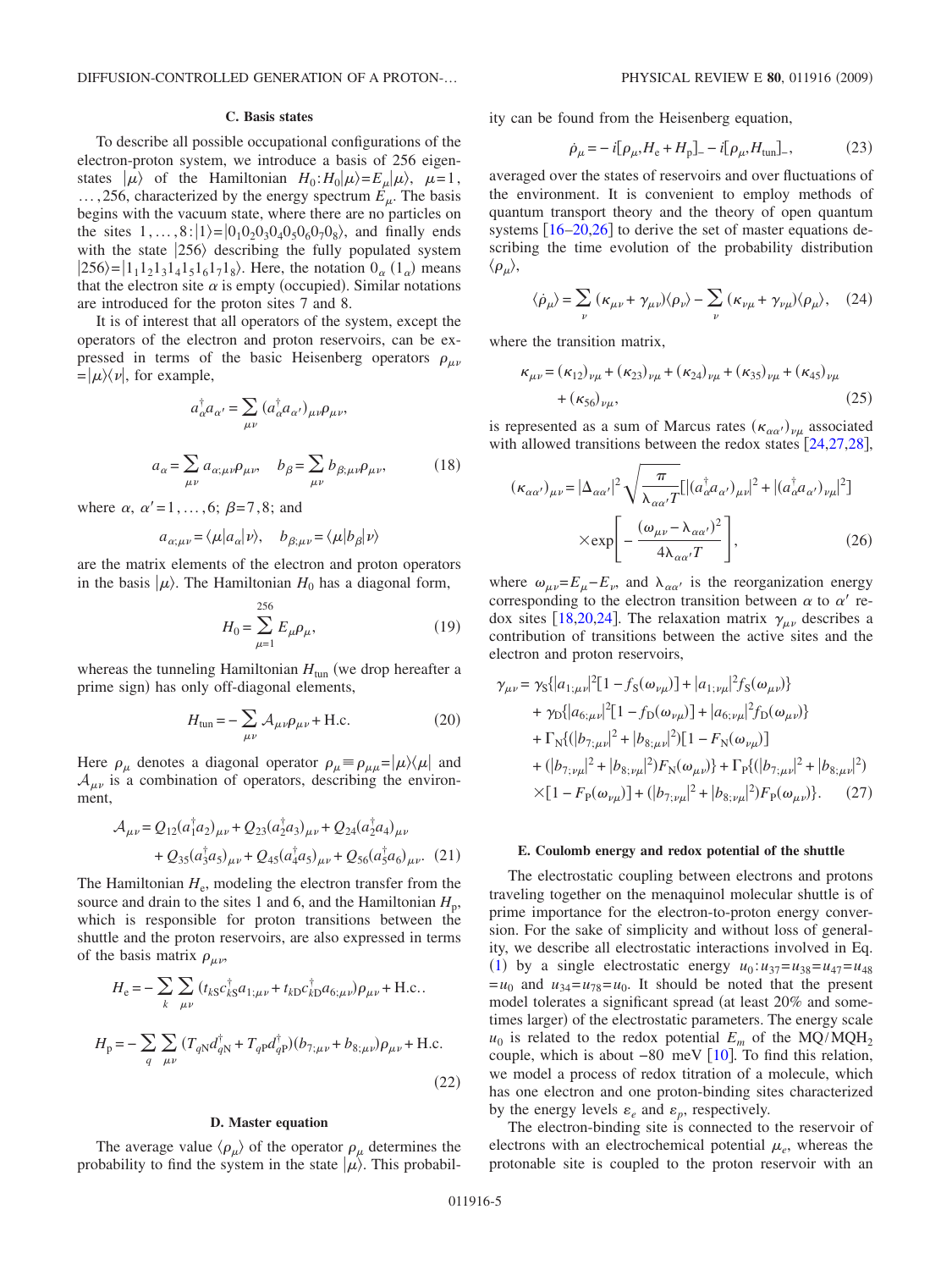electrochemical potential  $\mu_p$ . The energy of the electronproton Coulomb attraction is determined by the parameter  $u_0$ . The goal here is to determine a relation between the electron potential  $\mu_e$  and the energy scales  $\varepsilon_e$  and  $u_0$  when the electron-binding site is half-populated. According to the redox titration procedure  $[29]$  $[29]$  $[29]$ , this value of the "ambient" potential  $(\mu_e)_{1/2}$  determines the redox potential of the molecule  $E_m$  in the presence of electron-proton electrostatic coupling  $E_m = -\mu_{e,1/2}$ . As in the case of quinone/quinol molecule, the protonable site should be populated if and only if the electron-binding site is fully occupied. This occurs at the condition

$$
\varepsilon_p > \mu_p > \varepsilon_p - u_0.
$$

Thus, the average electron  $\langle n_e \rangle$  and proton  $\langle n_p \rangle$  populations of the molecule are expressed in terms of the Fermi distribution function  $f(\varepsilon)$  of the electron reservoir,

$$
\langle n_e \rangle = \langle n_p \rangle = \frac{f(\varepsilon_e)}{1 + f(\varepsilon_e) - f(\varepsilon_e - u_0)}.
$$
 (28)

<span id="page-5-1"></span>The molecule is half-populated with an electron  $\langle n_e \rangle = 1/2$ and with a proton  $\langle n_p \rangle = 1/2$  when

$$
\mu_{e,1/2} = -E_m = \varepsilon_e - \frac{u_0}{2}.
$$
\n(29)

Calculations for a molecule having two electron sites (with energies  $\varepsilon_3 = \varepsilon_4 = \varepsilon_e$ ) and two proton-binding sites (with the energy levels  $\varepsilon_7 = \varepsilon_8 = \varepsilon_p$ ) also show the validity of the rela-tion ([29](#page-5-1)) for the case of a single electrostatic parameter  $u_0$ .

## **F. Proton-motive force**

The difference of proton electrochemical potentials  $\Delta \mu$  $=\mu_{\rm P}-\mu_{\rm N}$  defines the transmembrane proton-motive force  $\Delta \mu$ , consisting of a voltage gradient *V* and a contribution of the concentration difference  $\Delta pH$ , between the sides of the membrane  $\left[1,2,4\right]$  $\left[1,2,4\right]$  $\left[1,2,4\right]$  $\left[1,2,4\right]$  $\left[1,2,4\right]$ ,

$$
\Delta \mu = V - 2.3(RT/F)\Delta pH. \tag{30}
$$

We introduce here the gas constant *R* and the Faraday constant *F*. The potentials  $\Delta \mu$  and *V* are measured in meV, whereas temperature *T* is measured in Kelvin  $(k_B=1)$ . At room temperature *T*=298 K and at the standard gradient of proton concentrations  $\Delta pH$ =−1, the voltage part of the proton-motive force dominates over the contribution of the concentration gradient  $\Delta \mu \simeq V + 60$  meV. For example, at  $\Delta \mu$ =200 meV the voltage difference  $V \sim 140$  meV is applied across the membrane. As a consequence of this, the energies  $\varepsilon_{\alpha}$  of the redox sites located on the Fdh-N and Nar enzymes are shifted from their original values  $\varepsilon_{\alpha}^{(0)}$ ,

$$
\varepsilon_{\alpha} = \varepsilon_{\alpha}^{(0)} + \frac{1}{2}(-1)^{\alpha}V,\tag{31}
$$

<span id="page-5-3"></span>where  $(\alpha=1, 2, 5, 6)$ . We assume here that the voltage drops linearly across the membrane  $[13]$  $[13]$  $[13]$ , so that the positions of the energy levels of the electron and proton-binding sites on the shuttle are linear functions of the shuttle coordinate *x*,

$$
\varepsilon_3 = \varepsilon_4 = \varepsilon_e^{(0)} - \frac{x}{2x_0} V,
$$
  

$$
\varepsilon_7 = \varepsilon_8 = \varepsilon_p^{(0)} + \frac{x}{2x_0} V,
$$
 (32)

Here,  $\varepsilon_e^{(0)}$  and  $\varepsilon_p^{(0)}$  are the original values of the electron and proton energies of the shuttle.

### **G. Langevin equation**

Within the present model, the Brownian motion of the molecular shuttle  $\left[30,31\right]$  $\left[30,31\right]$  $\left[30,31\right]$  $\left[30,31\right]$  along a line, which connects the site 2  $(x=-x_0)$  and the site 5  $(x=x_0)$ , is governed by the one-dimensional overdamped Langevin equation

<span id="page-5-2"></span>
$$
\zeta \dot{x} = -\frac{dU_c(x)}{dx} - \langle (n_3 + n_4 - n_7 - n_8)^2 \rangle \frac{dU_s(x)}{dx} + \xi, \quad (33)
$$

where  $\zeta$  is the drag coefficient of the shuttle in the lipid membrane. The zero-mean valued  $\langle \xi \rangle = 0$  fluctuation force  $\xi$ has Gaussian statistics with the correlation function  $\langle \xi(t) \xi(t') \rangle = 2\zeta T \delta(t-t')$ , proportional to the temperature *T* of the environment. The diffusion coefficient *D* of the shuttle is determined by the Einstein relation  $D = T/\zeta$ . The potential  $U_c(x)$ ,

<span id="page-5-4"></span>
$$
U_c(x) = U_{c0} \left\{ 1 - \left[ \exp\left(\frac{x - x_c}{l_c}\right) + 1 \right]^{-1} + \left[ \exp\left(\frac{x + x_c}{l_c}\right) + 1 \right]^{-1} \right\},
$$
\n(34)

is responsible for the spatial confinement of the menaquinone/menaquinol molecule inside the plasma membrane with the barrier height  $U_{c0}$ , the width  $2x_c$   $(x_c \ge x_0)$ , and the steepness  $l_c$ . We also include in Eq.  $(33)$  $(33)$  $(33)$  the potential  $U_s(x)$  in Eq. ([2](#page-2-1)) hampering the Brownian motion of the charged shuttle across the lipid membrane.

#### <span id="page-5-0"></span>**III. PARAMETRIZATION OF THE MODEL**

#### **A. Electron-transport chain**

Within our model the electron-transport chain begins with the source reservoir S characterized by the chemical potential  $\mu$ <sub>S</sub>, which is related (with an opposite sign) to the redox energy of formate,  $\mu$ <sub>S</sub>=420 meV [[6](#page-8-5)]. The redox potentials of hemes  $b_P$  (site 1) and  $b_C$  (site 2) located in Fdh-N are not known. We choose the following values  $\varepsilon_1^{(0)} = 445$  meV and  $\varepsilon_2^{(0)}$  = 260 meV, for the intrinsic energies of sites 1 and 2. Notice that with the transmembrane voltage *V*=140 meV, the energy [see Eq. ([31](#page-5-3))] of the site 1  $\varepsilon_1 = 375$  meV is below the potential  $\mu$ <sub>S</sub>, which is a necessary condition for electron transfer from the source reservoir S to the site 1.

The original energy of electron-binding sites on the shuttle  $\varepsilon_e^{(0)}$  can be related to the redox potential  $E_m$  of the quinone/semiquinone (MQ<sup>-</sup>/MQ) couple. It is known [[32,](#page-9-21)[33](#page-9-22)] that the redox energy of the quinone/semiquinone couple is much lower than the potential of the quinone/ quinol couple. For example, the potential *Em* for the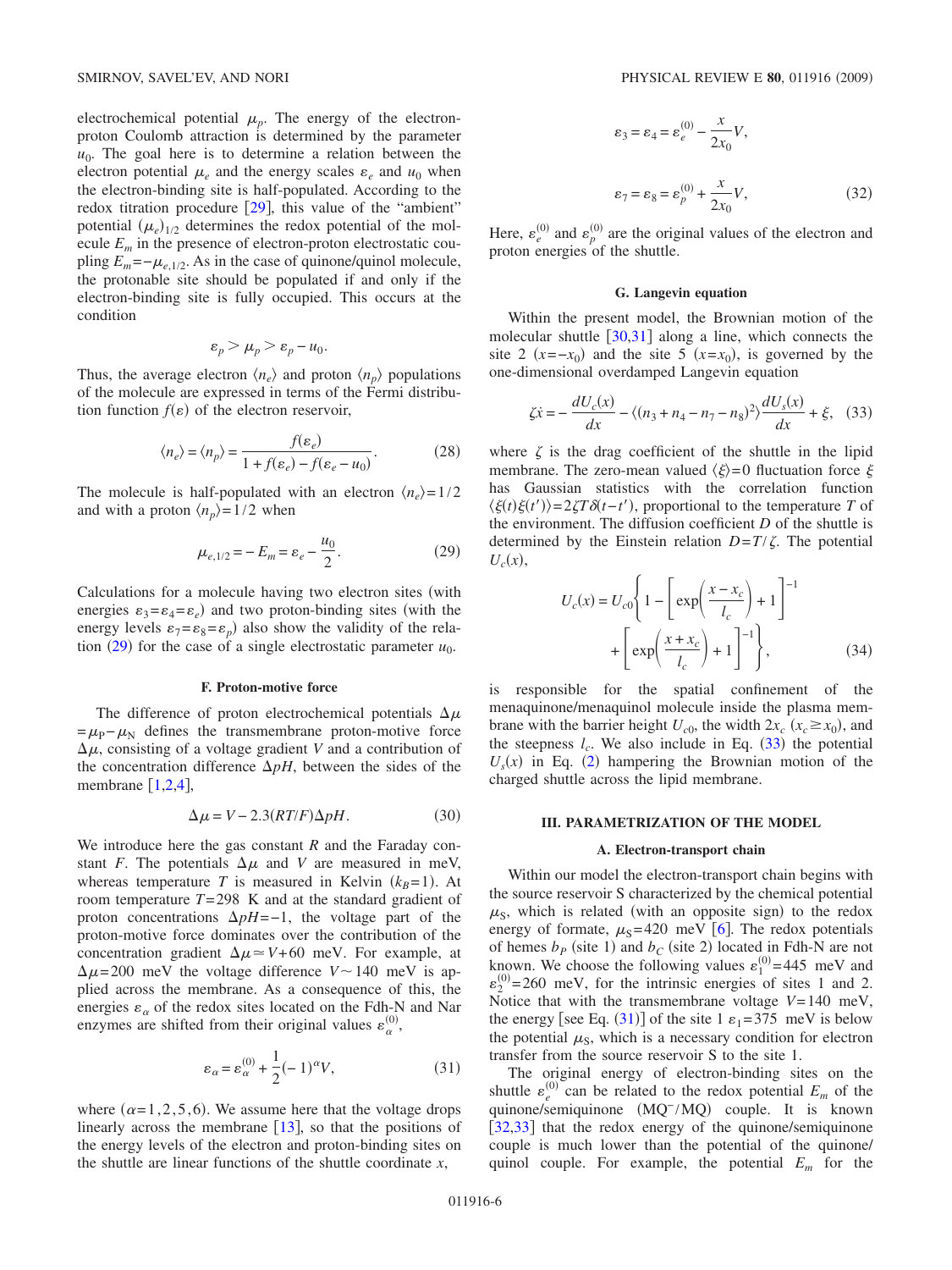ubiquinone/ubiquinone  $(UQ/UQH_2)$  couple is about +60 mV and the *Em* for UQ− /UQ couple in aqueous solution is on the order of  $-160$  mV [[4](#page-8-1)]. For the redox energy of the MQ<sup>−</sup>/MQ couple, we choose a value  $E_m$  = −215 meV, which is below the known redox energy  $E_m$  =−80 meV of the MQ/MQH<sub>2</sub> couple. This means that the energy level of the electron-binding sites is placed at  $\varepsilon_e^{(0)} = 215$  meV. With Eq.  $(29)$  $(29)$  $(29)$ , we obtain a reasonable estimation for the charging energy of the shuttle,

$$
u_0 = 2(\varepsilon_e^{(0)} - \mu_{e,1/2}) = 270 \text{ meV},
$$

at  $\mu_{e,1/2} = -E_m(MQ/MQH_2) = 80$  meV. This value of the charging energy  $u_0$  roughly corresponds to the electrostatic interaction of two charges located on the opposite sides of the menaquinone molecule  $\lceil 34 \rceil$  $\lceil 34 \rceil$  $\lceil 34 \rceil$  at a distance  $\sim 0.6$  nm provided that the dielectric constant  $\epsilon \sim 9$ .

We note that at the voltage difference *V*=140 meV, the energy level of the site 2,  $\varepsilon_2$ =330 meV, is higher than the level  $\varepsilon_e^{(0)} + V/2 = 285$  meV of an electron on the shuttle located at the N side. Because of this, electrons can be transferred from site 2 to the menaquinone followed by the proton uptake from the N side of the membrane.

The unloading of the fully populated shuttle occurs at the P side provided the energy of the electrons on the shuttle  $\varepsilon_e^{(0)} - u_0 - V/2 = -125$  meV exceeds the energy  $\varepsilon_5$  of the site 5. Here, for *V*=140 meV, we choose sufficiently low values  $\epsilon_5$ =−170 meV and  $\epsilon_6$ =−215 meV, for energy levels of the redox sites 5 and 6 belonging to the second half of the redox loop, whereas the original values are  $\varepsilon_5^{(0)} = -100$  meV and  $\varepsilon_6^{(0)} = -285$  meV. The corresponding redox potentials of these sites differ from the measured redox levels  $[10]$  $[10]$  $[10]$  of heme  $b_L$ :  $E_m$  ~ 20 mV (site 5) and heme  $b_H$ :  $E_m$  ~ 120 mV (site 6). It is known, however, that the redox potentials obtained as a result of equilibrium redox titrations are not always applicable for a description of the electron transfer in enzymes, in particular, because of cooperativity between the redox centers  $[10]$  $[10]$  $[10]$ . This cooperativity can be induced, e.g., by electrostatic couplings between the redox sites 1 and 2:  $u_{12}=20$  meV, and between the sites 5 and 6:  $u_{56}=20$  meV. In the present model, the electron-transport chain terminates at the drain reservoir characterized (at  $V = 140$  meV) by the energy scale  $\mu_{\text{D}} = -260 \text{ meV}$ , which exceeds the energy −*Em* =−420 meV of electrons at the site of nitrate-to-nitrite reduction  $\lceil 10 \rceil$  $\lceil 10 \rceil$  $\lceil 10 \rceil$ .

#### **B. Proton pathway**

Protons are loaded on the shuttle at the N side  $(x \sim -x_0)$ provided that the shuttle is populated at least with one electron. This condition can be met at  $\varepsilon_p^{(0)} = u_0/2$  when the energy  $u_0$ /2−*V*/2=65 meV of a proton on the shuttle located at *x*  $=-x_0$  is higher than the potential  $\mu_N$ , whereas the proton energy level  $-u_0/2 - V/2 = -205$  meV of the shuttle populated with electrons is below  $\mu_N$ . We take into account electron-electron and proton-proton Coulomb repulsions on the shuttle and assume that *V*=140 meV, so that the total transmembrane proton-motive force  $\Delta \mu = \mu_P - \mu_N$  is about 200 meV [[35](#page-9-24)] with  $\mu_N = -100$  meV and  $\mu_P = +100$  meV.

Unloading of protons, which occurs at the P side of the membrane  $(x \sim x_0)$  is preceded by the electron transfer to the

site 5. Then, the proton energy goes up, to the level  $\varepsilon_p^{(0)}$  $+V/2=205$  meV, exceeding the potential  $\mu_{\rm P}$ . It should be noted that the present model is robust to pronounced variations ( $\Delta \varepsilon$   $\sim$  50 meV) of electron and proton energy levels (see Fig.  $3$  later on).

## **C. Other parameters**

It is known  $\lceil 36 \rceil$  $\lceil 36 \rceil$  $\lceil 36 \rceil$  that electrons can be transferred between the redox centers in a nanosecond range. The proton transfer mediated by the hydrogen-bonded chains can occur in nanoseconds as well  $\left[37,38\right]$  $\left[37,38\right]$  $\left[37,38\right]$  $\left[37,38\right]$ . In view of these findings, we choose the following parameters controlling electron and proton transitions between the reservoirs and the active sites:  $\gamma_s$  $=\gamma_D=0.5/\text{ns}$ ,  $\Gamma_N=\Gamma_P=0.05/\text{ns}$ . We assume that all allowed electron transitions between the redox sites are determined by the same energy scale  $\Delta_{\alpha\alpha'}=8$   $\mu$ eV. For the transition lengths  $l_e$  and  $l_p$  involved in Eqs. ([9](#page-3-1)) and ([11](#page-3-0)), we have the values  $l_e = 0.25$  nm and  $l_p = 0.25$  nm.

The reaction of the environment is described by the set of reorganization energies  $\lambda_{\alpha\alpha'}$  [[18](#page-9-17)[,20](#page-9-8)[,24](#page-9-14)], which are also assumed to be the same for every pair  $\alpha, \alpha': \lambda_{\alpha \alpha'} = \lambda$ =100 meV. A similar value of the reorganization energy has been observed in cytochrome *c* oxidase [[39](#page-9-28)].

The Brownian motion of the shuttle is characterized by the diffusion and drag coefficients  $D$  and  $\zeta$ . For the diffusion coefficient, we take the value  $D \sim 3 \times 10^{-12}$  m<sup>2</sup>/s, measured in Refs.  $[40,41]$  $[40,41]$  $[40,41]$  $[40,41]$  for ubiquinone  $(T = 298 \text{ K})$ . The drag coefficient  $\zeta$  can be found from the Einstein relation  $\zeta = T/D$  $=1.37$  nN s/m. The potential barrier  $U_s(x)$  in Eq. ([2](#page-2-1)), which impedes the diffusion of the charged shuttle, is characterized by the energy penalty  $U_{s0}$ =770 meV, steepness  $l_s$  $=0.05$  nm, and half-width  $x_s = 1.7$  nm. For the potential  $U_c(x)$  in Eq. ([34](#page-5-4)), keeping the shuttle inside the membrane, we choose the height  $U_{c0}$ =500 meV, steepness  $l_c$ =0.1 nm, and half-width  $x_c = 2.7$  nm. The redox sites are located at  $x_0 = \pm 2$  nm. On average, the shuttle travels a distance  $2x_0$ between sites 2 and 5 in a time  $\Delta t = (2x_0)^2/(2D) \sim 2.7 \mu s$ , which is much longer than the time scales for electron and proton transitions to and from the shuttle.

### **IV. RESULTS**

<span id="page-6-0"></span>To quantitatively describe the kinetics of electron and proton transfers across the membrane, we numerically solve the system of master equation  $(24)$  $(24)$  $(24)$  together with the Langevin equation ([33](#page-5-2)) for a parameter regime, which provides a robust and efficient proton-motive force generation, and also roughly corresponds to the menaquinone/menaquinol molecule randomly moving inside the bacterial plasma membrane. It should be noted that the present model allows significant variations  $(\sim 20\%$  and sometimes higher) of the parameter values.

In Fig. [2,](#page-7-1) we present the time evolution of the electron and proton translocation process at  $T=298$  K,  $\Delta \mu$  $=200$  meV, and  $V=140$  meV. The shuttle starts its motion at  $x=x_0$  [Fig. [2](#page-7-1)(a)] and after that diffuses between the membrane borders (shown by two dashed red lines at *x*  $= \pm 2$  nm). The total electron population  $n_e = \langle n_3 \rangle + \langle n_4 \rangle$  (con-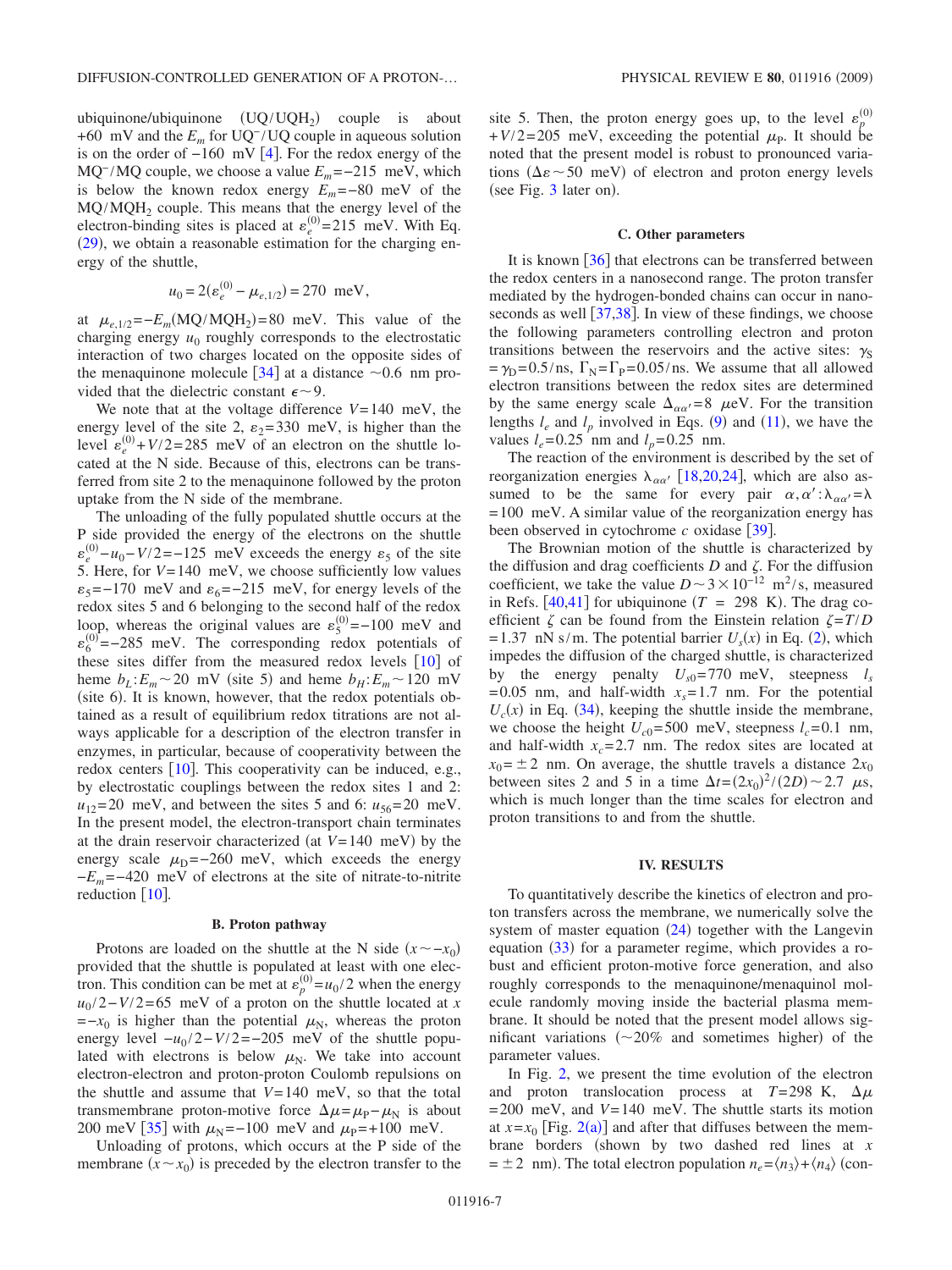<span id="page-7-1"></span>

FIG. 2. (Color online) (a) Time dependence of the position  $x$  (in nm) (blue continuous curve) of the shuttle, diffusing between the walls of the plasma membrane located at  $x = \pm x_0$  (two red dashed horizontal lines), where  $x_0 = 2$  nm; (b) the total proton  $(n_p = \langle n_7 \rangle)$ + $\langle n_8 \rangle$ , blue continuous curve) and electron  $\langle n_e = \langle n_3 \rangle + \langle n_4 \rangle$ , green dashed curve) populations of the shuttle versus time (in  $\mu$ s); (c) the number of transferred protons  $(N<sub>P</sub>)$ , blue continuous curve) and the number of translocated electrons (N<sub>D</sub>, green dashed curve) versus time at  $V=140$  meV,  $\Delta \mu = 200$  meV, and at  $T=298$  K. Notice that the shuttle is loaded near the N side of the membrane at  $x ≈ −x_0$  and unloaded at the P side at  $x \approx +x_0$ . It follows from (c) that the process of shuttle unloading is accompanied by a stepwise increase in the number of protons  $N<sub>P</sub>$  translocated to the P side of the membrane and the number of electrons  $N_D$  transferred to the site 5 and, finally, to the drain.

tinuous blue line) and the total proton population  $n_p = \langle n_7 \rangle$  $+\langle n_8 \rangle$  (dashed green line) of the shuttle are shown in Fig.  $2(b)$  $2(b)$ . The electron sites 3 and 4 are populated and depopulated in concert:  $\langle n_3 \rangle = \langle n_4 \rangle = n_e / 2$ . The same relation takes place for the proton sites 7 and 8:  $\langle n_7 \rangle = \langle n_8 \rangle = n_p / 2$ . The populations are averaged over the states of electron and proton reservoirs as well as over the state of the environment. No averaging over fluctuations of the random force  $\xi(t)$  in Eq.  $(33)$  $(33)$  $(33)$  has been performed in Fig. [2.](#page-7-1)

The total number of protons  $N_{\rm P}$  (dashed green line) transferred by the shuttle from the N to the P side of the membrane, and the total number of electrons  $N_D$  (continuous blue line) translocated from the redox site 2 to the site 5, and, finally, to the electron drain D are shown in Fig.  $2(c)$  $2(c)$ . At the beginning of the process  $(t \sim 0, x \sim -x_0)$ , the shuttle is rapidly populated with two electrons  $(n_e=2)$  and with two protons  $(n_p=2)$  taken from the N side of the membrane  $(\mu_N=$ -100 meV). The fully loaded shuttle diffuses and eventually reaches (at  $t \sim 2$   $\mu$ s) the opposite side, where the electrons are transferred to the redox site 5  $(N_D=2)$ , and two protons  $(N_P=2)$  are translocated energetically uphill to the P side of the membrane ( $\mu$ <sub>P</sub>=100 meV). Accumulation of protons on the positive side of the membrane results in a generation of the proton-motive force. The empty and neutral quinone molecule diffuses back to the N side of the membrane [Fig.  $2(a)$  $2(a)$ ] and the process starts again. Notice that as a consequence of the stochastic nature of the process, the proton

<span id="page-7-0"></span>

FIG. 3. (Color online) The number of protons  $N_P$  (blue continuous line) translocated energetically uphill, from the N side to the P side of the membrane, and the number of electrons  $N_D$  (green dashed curve) transferred from the site 2 on the Fdh-N enzyme to the site 5 belonging to the Nar enzyme, as functions of the transmembrane voltage *V* at *T*=298 K. In Figs. [3](#page-7-0) and [4,](#page-7-2) the results are averaged over ten realizations. Each realization has a time span of 100  $\mu$ s. Error bars (standard deviations) are shown for the number  $N_{\rm P}$  of translocated protons.

population  $n_p$  can be a little bit smaller than the electron population  $n_e$  of the shuttle [see Fig. [2](#page-7-1)(b)]. The resulting tiny charge makes more difficult for the shuttle to cross the potential barrier  $U_s(x)$  in Eq. ([2](#page-2-1)).

It is evident from Figs. [3](#page-7-0) and [4](#page-7-2) that the physical mechanism of the proton-motive force generation described above tolerates significant variations in system parameters such as the transmembrane voltage *V* and temperature *T*. In Fig. [3](#page-7-0) we show the number of protons  $N<sub>P</sub>$  translocated across the mem-

<span id="page-7-2"></span>

FIG. 4. (Color online) Temperature dependence of the numbers of protons  $N_P$  (blue continuous curve, with error bars) and electrons  $N_{\rm D}$  (green dashed curve) transported by the shuttle at the transmembrane voltage *V*=140 meV.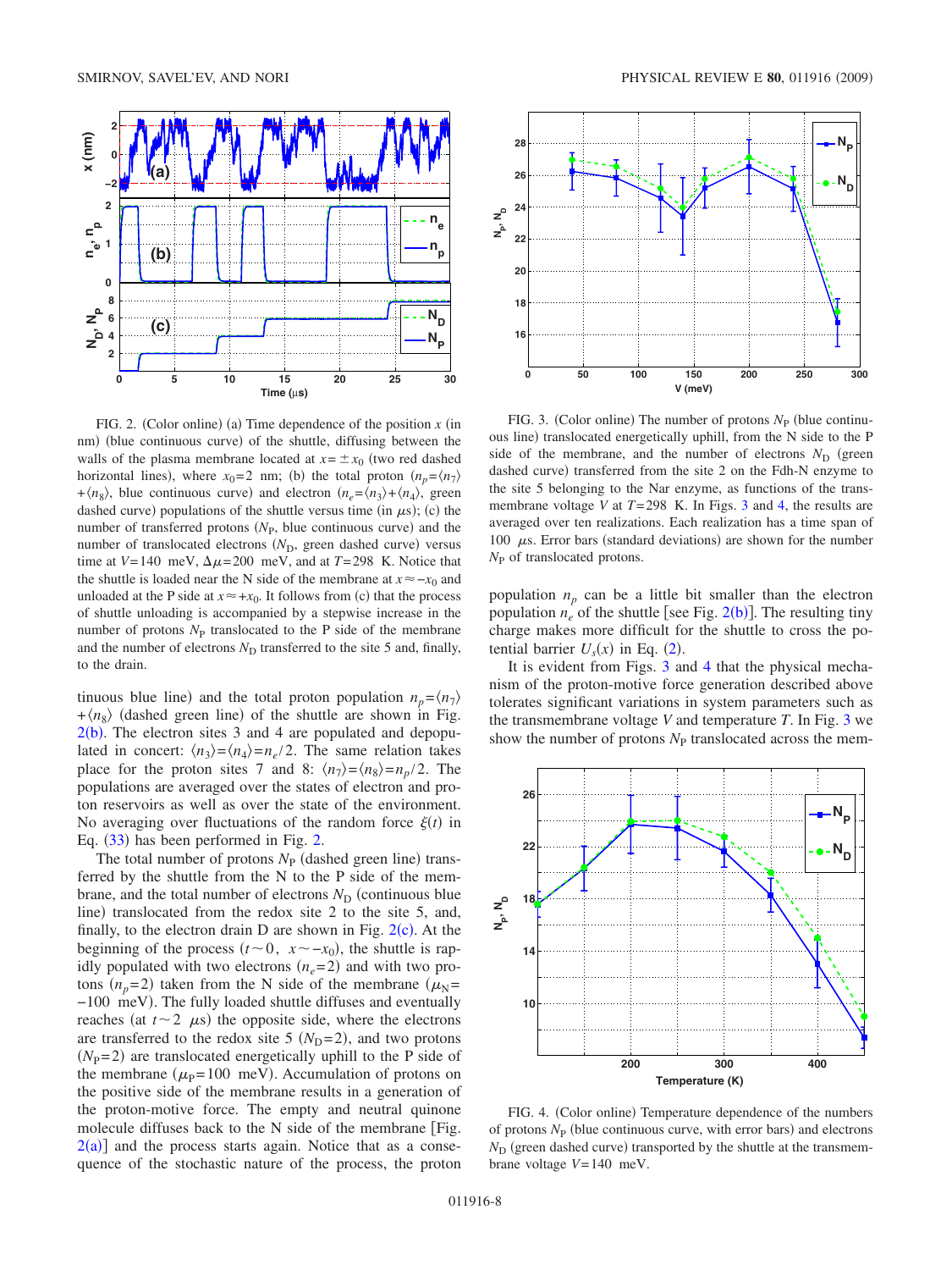brane and the number of electrons  $N<sub>D</sub>$  transferred from the site 2 to the site 5 as functions of the transmembrane voltage *V* at *T*=298 K. Each point in Figs. [3](#page-7-0) and [4](#page-7-2) is a result of averaging over 10 realizations. Every realization has a duration of 100  $\mu$ s. We calculate the standard deviations for the number  $N_{\rm P}$  of transferred protons  $\sigma_{\rm P} = \sqrt{\langle N_{\rm P}^2 \rangle - \langle N_{\rm P} \rangle^2}$  and show these deviations as the error bars in Figs. [3](#page-7-0) and [4.](#page-7-2) The uncertainty  $\sigma_{\rm D}$  in the number  $N_{\rm D}$  of translocated electrons is close to the value of  $\sigma_{\rm p}$ . We choose here a symmetric configuration of the proton electrochemical potentials,

$$
\mu_{\rm P} = -\mu_{\rm N} = \frac{1}{2} \left( V + 60 \times \frac{T}{298} \right),\tag{35}
$$

where the potentials  $\mu_N, \mu_P$ , and the voltage *V* are measured in meV, and the temperature *T* is measured in Kelvin.

It follows from Fig. [3](#page-7-0) that this redox loop is able to translocate more than 240 protons in one millisecond against the transmembrane voltage  $V \sim 200$  meV, which corresponds to the proton-motive force  $\Delta \mu \sim 260$  meV. In this case (when  $N_{\rm P} \approx 265$ ,  $N_{\rm D} \approx 270$ ,  $\mu_{\rm P} = -\mu_{\rm N} = 130$  meV,  $\mu_{\rm S} = 420$  meV, and  $\mu_{\rm D} = -260$  meV), the *thermodynamic efficiency*  $\eta$  of the energetically uphill proton translocation,

$$
\eta = \frac{N_{\rm P}}{N_{\rm D}} \frac{\mu_{\rm P} - \mu_{\rm N}}{\mu_{\rm S} - \mu_{\rm D}},\tag{36}
$$

reaches the value  $\eta \approx 37\%$ .

We note that despite the dielectric penalty of 770 meV for a charged shuttle, the average number of transferred electrons  $N_D$  slightly exceeds the number of protons  $N_P$ . Interestingly, both numbers  $N_{\text{P}}$  and  $N_{\text{D}}$  have small dips at *V* =140 meV. With increasing the transmembrane voltage *V*  $\geq$ 280 meV, the electron transport from the site 1 ( $\varepsilon_1$ )  $(1.305)$  to the site 2 ( $\varepsilon_2$ =400) and from the site 5 ( $\varepsilon_5$ )  $=$  -240) to the site 6 ( $\varepsilon$ <sub>6</sub> = -145, all energies in meV) become energetically unfavorable. As a result of this, the numbers of electrons  $N_D$  and protons  $N_P$  translocated across the membrane drop significantly at high voltages.

The temperature dependence of the average numbers of protons  $N_{\rm P}$  and electrons  $N_{\rm D}$  conveyed by the shuttle is presented in Fig. [4](#page-7-2) for *V*=140 meV. The system demonstrates stable performance with  $N_P \sim 220$  protons/ms in a window of temperatures from 250 K up to 350 K. The initial increase in  $N_{\rm P}$  and  $N_{\rm D}$  with temperature is probably due to the fact that in a warmer environment the shuttle travels more frequently between the sides of the membrane transferring more electrons and more protons. Loading (unloading) the shuttle

with protons follows its loading (unloading) with electrons. At high temperatures, menaquinone spends less time in the loading zone (at  $x \sim -x_0$ ) and protons have less opportunity to populate the shuttle. Therefore, the gap between the numbers of transferred protons and electrons widens with increasing temperature. This means that at high temperatures, the shuttle has more chances to carry a charge, which obstructs the shuttle's diffusion across the membrane. Besides that, at sufficiently high temperatures electrons have not enough time to be loaded on the shuttle. A combination of these two features results in the high-temperature decline of electron and proton flows shown in Fig. [4.](#page-7-2)

### **V. CONCLUSIONS**

<span id="page-8-7"></span>Using a simple kinetic model, we have examined the process of proton-motive force generation across the bacterial plasma membrane. This model is applied to the redox loop mechanism of the nitrate respiration in *E. coli*. This approach includes two redox sites in the first half of the redox loop, two redox sites in the second half, and the Brownian shuttle diffusing between the N and P sides of the membrane. We show that the Coulomb attraction between electrons and protons traveling on the shuttle plays an essential role in the energetically uphill proton translocation from the N side to the P side of the membrane and, thus, in the proton-motive force generation. We have derived and numerically solved a set of master equations, which quantitatively describes the process of loading and unloading the shuttle with electrons and protons, along with a stochastic Langevin equation for the shuttle position. Our model is able to explain the generation of the proton-motive force up to 300 meV in the physiologically relevant range of temperatures from 250 to 350 K with a peak thermodynamic efficiency of about 37%. A sequence of electron and proton transport events and main characteristics of the redox loop mechanism calculated in the present paper can be measured in future experiments aimed on a kinetic analysis of the nitrate respiration process in bacteria.

## **ACKNOWLEDGMENTS**

This work was supported in part by the National Security Agency (NSA), Laboratory of Physical Science (LPS), Army Research Office (ARO), and the National Science Foundation (NSF) under Grant No. EIA-0130383. S.E.S. acknowledges support from the EPSRC via Grant No. EP/ D072581/1.

- <span id="page-8-0"></span>[1] B. Alberts, A. Johnson, J. Lewis, M. Raff, K. Roberts, and P. Walter, *Molecular Biology of the Cell* Garland Science, New York, 2002), Chap. 14.
- <span id="page-8-3"></span>[2] V. P. Skulachev, *Membrane Bioenergetics* (Springer-Verlag, Berlin, 1988).
- <span id="page-8-4"></span>3 R. B. Gennis, in *Biophysical and Structural Aspects of Bioen*ergetics, edited by M. Wikström (RSC, Cambridge, 2005).
- <span id="page-8-1"></span>[4] D. G. Nicholls and S. J. Ferguson, *Bioenergetics* 2 (Academic

Press, London, 1992).

- <span id="page-8-2"></span>[5] P. Mitchell, J. Theor. Biol. **62**, 327 (1976).
- <span id="page-8-5"></span>[6] M. Jormakka, S. Törnroth, B. Byrne, and S. Iwata, Science 295, 1863 (2002).
- <span id="page-8-6"></span>[7] M. G. Bertero, R. A. Rothery, M. Palak, C. Hou, D. Lim, F. Blasco, J. H. Weiner, and N. C. Strynadka, Nat. Struct. Biol. 10, 681 (2003).
- [8] D. Richardson and G. Sawers, Science 295, 1842 (2002).